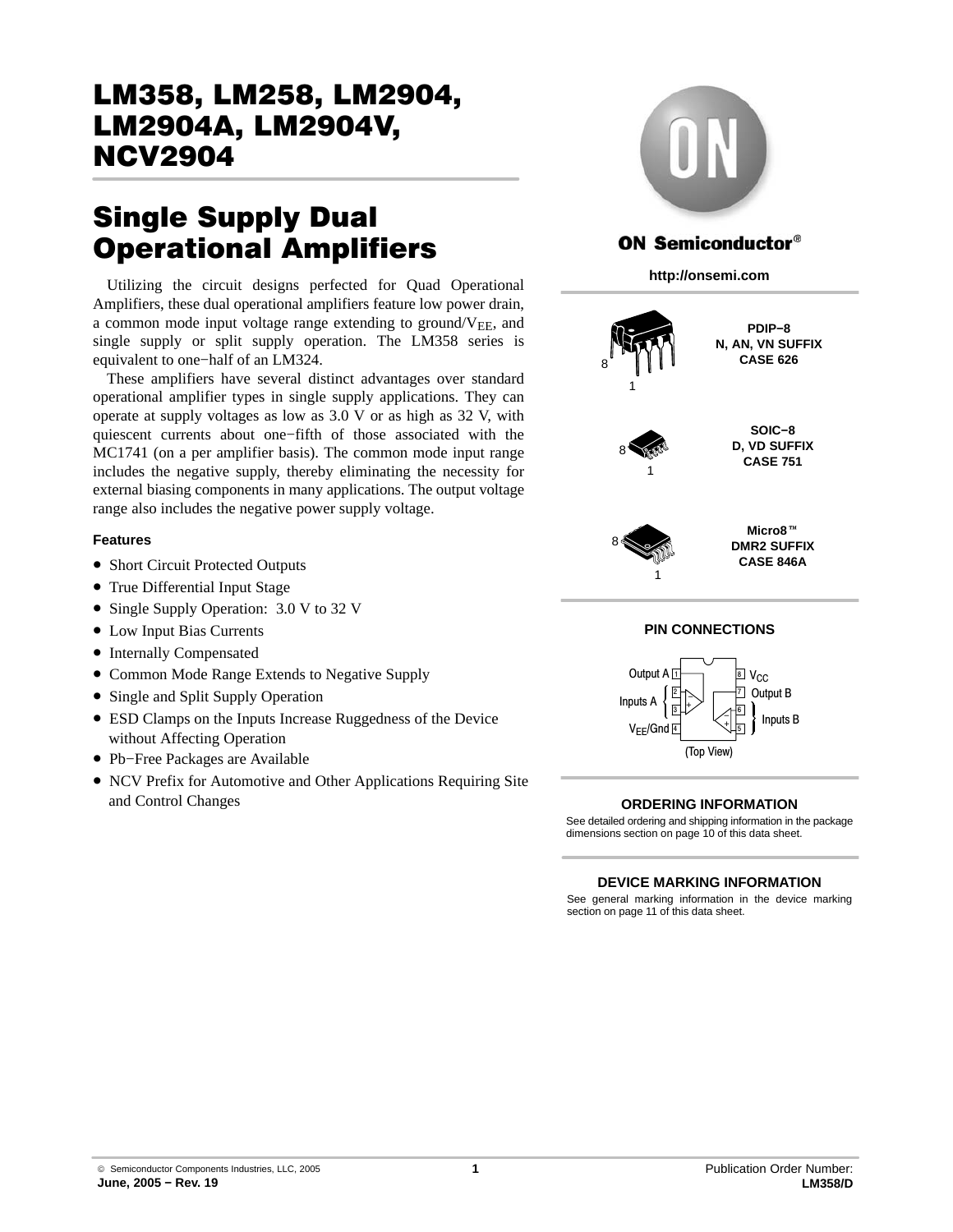





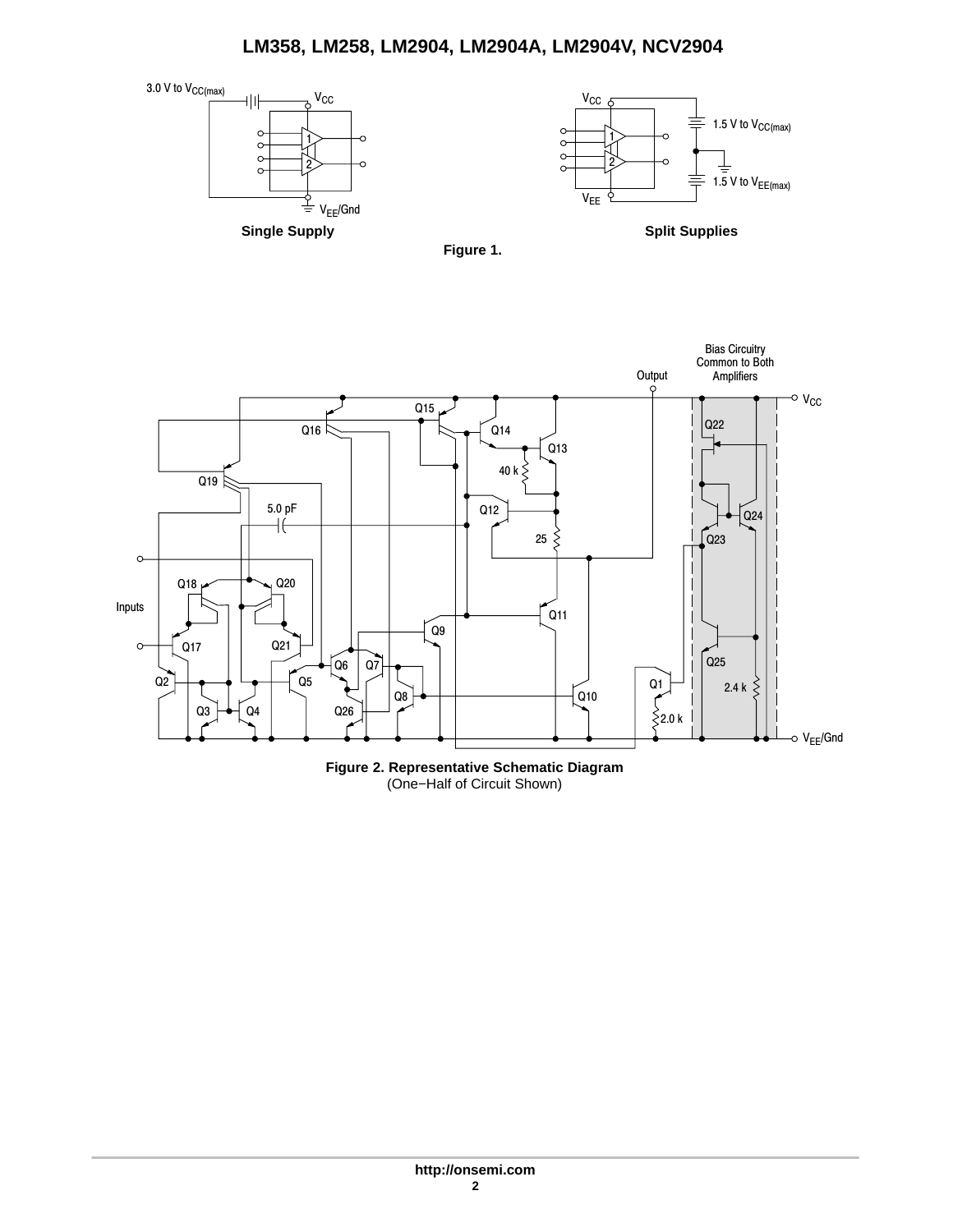|  | <b>MAXIMUM RATINGS</b> ( $T_A = +25^\circ \text{C}$ , unless otherwise noted.) |  |
|--|--------------------------------------------------------------------------------|--|
|--|--------------------------------------------------------------------------------|--|

| Rating                                                                                                      | Symbol                                            | Value                                                              | Unit         |
|-------------------------------------------------------------------------------------------------------------|---------------------------------------------------|--------------------------------------------------------------------|--------------|
| <b>Power Supply Voltages</b><br>Single Supply<br><b>Split Supplies</b>                                      | $V_{\rm CC}$<br>V <sub>CC</sub> , V <sub>EE</sub> | 32<br>±16                                                          | Vdc          |
| Input Differential Voltage Range (Note 1)                                                                   | <b>VIDR</b>                                       | ±32                                                                | Vdc          |
| Input Common Mode Voltage Range (Note 2)                                                                    | <b>V<sub>ICR</sub></b>                            | $-0.3$ to 32                                                       | Vdc          |
| <b>Output Short Circuit Duration</b>                                                                        | $t_{SC}$                                          | Continuous                                                         |              |
| Junction Temperature                                                                                        | $T_{\sf J}$                                       | 150                                                                | $^{\circ}C$  |
| Thermal Resistance, Junction-to-Air (Note 3)<br>Case 846A<br>Case 751<br>Case 626                           | $R_{\theta$ JA                                    | 238<br>212<br>161                                                  | °C/W         |
| Storage Temperature Range                                                                                   | $\mathsf{T}_{\text{stg}}$                         | $-55$ to $+125$                                                    | $^{\circ}$ C |
| ESD Protection at any Pin<br>Human Body Model<br><b>Machine Model</b>                                       | V <sub>esd</sub>                                  | 2000<br>200                                                        | V            |
| <b>Operating Ambient Temperature Range</b><br>LM258<br>LM358<br>LM2904/LM2904A<br>LM2904V, NCV2904 (Note 4) | $T_A$                                             | $-25$ to $+85$<br>0 to $+70$<br>$-40$ to $+105$<br>$-40$ to $+125$ | $^{\circ}C$  |

Maximum ratings are those values beyond which device damage can occur. Maximum ratings applied to the device are individual stress limit values (not normal operating conditions) and are not valid simultaneously. If these limits are exceeded, device functional operation is not implied, damage may occur and reliability may be affected.

1. Split Power Supplies.

2. For supply voltages less than 32 V the absolute maximum input voltage is equal to the supply voltage.

3. All R-JA measurements made on evaluation board with 1 oz. copper traces of minimum pad size. All device outputs were active. 4. *NCV2904 is qualified for automotive use.*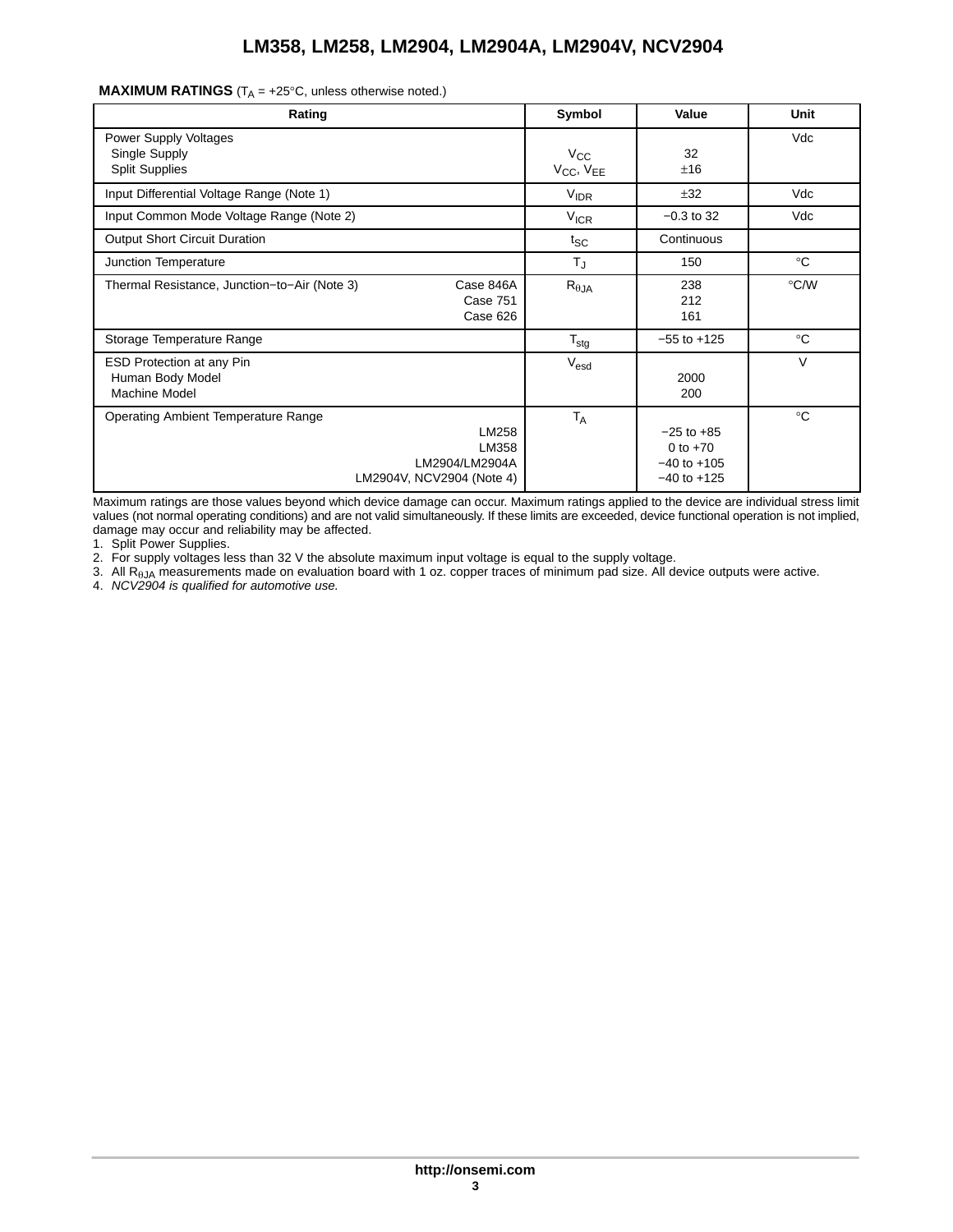|                                                                                                                                                               |                          | $\cdot$ $\sim$<br><b>LM258</b> |                                |                                      | LM358                    |                                 |                          |            |
|---------------------------------------------------------------------------------------------------------------------------------------------------------------|--------------------------|--------------------------------|--------------------------------|--------------------------------------|--------------------------|---------------------------------|--------------------------|------------|
| <b>Characteristic</b>                                                                                                                                         | Symbol                   | Min                            | <b>Typ</b>                     | Max                                  | Min                      | <b>Typ</b>                      | Max                      | Unit       |
| Input Offset Voltage<br>$V_{\text{CC}}$ = 5.0 V to 30 V, V <sub>IC</sub> = 0 V to V <sub>CC</sub> -1.7 V,<br>$V_O \approx 1.4$ V, R <sub>S</sub> = 0 $\Omega$ | $V_{IO}$                 |                                |                                |                                      |                          |                                 |                          | mV         |
| $T_A = 25^{\circ}C$                                                                                                                                           |                          |                                | 2.0                            | 5.0                                  |                          | 2.0                             | 7.0                      |            |
| $T_A = T_{high}$ (Note 5)<br>$T_A = T_{low}$ (Note 5)                                                                                                         |                          |                                | $\overline{a}$                 | 7.0<br>7.0                           |                          |                                 | 9.0<br>9.0               |            |
|                                                                                                                                                               |                          |                                |                                |                                      |                          |                                 |                          |            |
| Average Temperature Coefficient of Input Offset<br>Voltage<br>$T_A = T_{high}$ to $T_{low}$ (Note 5)                                                          | $\Delta V_{IO}/\Delta T$ |                                | 7.0                            | $\overline{\phantom{0}}$             |                          | 7.0                             | $\overline{\phantom{0}}$ | $\mu$ V/°C |
| Input Offset Current                                                                                                                                          | $I_{IO}$                 | —                              | 3.0                            | 30                                   | $\qquad \qquad -$        | 5.0                             | 50                       | nA         |
| $T_A = T_{\text{high}}$ to $T_{\text{low}}$ (Note 5)                                                                                                          |                          |                                | $\overline{\phantom{0}}$       | 100                                  | $\equiv$                 | $\overline{\phantom{0}}$        | 150                      |            |
| Input Bias Current                                                                                                                                            | $I_{IB}$                 |                                | -45                            | $-150$                               | $\overline{\phantom{0}}$ | -45                             | $-250$                   |            |
| $T_A = T_{\text{high}}$ to $T_{\text{low}}$ (Note 5)                                                                                                          |                          |                                | $-50$                          | $-300$                               | $\overline{\phantom{0}}$ | $-50$                           | $-500$                   |            |
| Average Temperature Coefficient of Input Offset<br>Current                                                                                                    | $\Delta I_{IO}/\Delta T$ | $\overline{\phantom{0}}$       | 10                             | $\overline{\phantom{0}}$             | $\overline{\phantom{0}}$ | 10                              | <u>.</u>                 | pA/°C      |
| $T_A = T_{high}$ to $T_{low}$ (Note 5)                                                                                                                        |                          |                                |                                |                                      |                          |                                 |                          |            |
| Input Common Mode Voltage Range (Note 6),<br>$V_{\text{CC}} = 30$ V                                                                                           | $V_{ICR}$                | 0                              | $\overline{\phantom{0}}$       | 28.3                                 | 0                        | -                               | 28.3                     | V          |
| $V_{CC}$ = 30 V, $T_A$ = $T_{high}$ to $T_{low}$                                                                                                              |                          | 0                              | $\overline{\phantom{0}}$       | 28                                   | 0                        | $\qquad \qquad -$               | 28                       |            |
| Differential Input Voltage Range                                                                                                                              | <b>V<sub>IDR</sub></b>   | $\overline{\phantom{0}}$       | $\overline{\phantom{0}}$       | $V_{\rm CC}$                         | $\equiv$                 | $\overline{\phantom{0}}$        | $V_{\rm CC}$             | $\vee$     |
| Large Signal Open Loop Voltage Gain<br>$R_L$ = 2.0 k $\Omega$ , $V_{CC}$ = 15 V, For Large V <sub>O</sub> Swing,<br>$T_A = T_{high}$ to $T_{low}$ (Note 5)    | $A_{VOL}$                | 50<br>25                       | 100                            | $\overline{\phantom{0}}$<br>$\equiv$ | 25<br>15                 | 100<br>$\overline{\phantom{0}}$ | $\overline{\phantom{m}}$ | V/mV       |
| <b>Channel Separation</b>                                                                                                                                     | <b>CS</b>                |                                | $-120$                         | $\overline{\phantom{0}}$             | $\overline{\phantom{0}}$ | $-120$                          | $\overline{\phantom{0}}$ | dB         |
| 1.0 kHz $\leq$ f $\leq$ 20 kHz, Input Referenced                                                                                                              |                          |                                |                                |                                      |                          |                                 |                          |            |
| Common Mode Rejection<br>$R_S \leq 10 k\Omega$                                                                                                                | <b>CMR</b>               | 70                             | 85                             | -                                    | 65                       | 70                              | -                        | dВ         |
| Power Supply Rejection                                                                                                                                        | <b>PSR</b>               | 65                             | 100                            | $\qquad \qquad -$                    | 65                       | 100                             | $\overline{\phantom{0}}$ | dB         |
| Output Voltage-High Limit<br>$T_A = T_{high}$ to $T_{low}$ (Note 5)                                                                                           | VOH                      |                                |                                |                                      |                          |                                 |                          | V          |
| $V_{CC}$ = 5.0 V, R <sub>L</sub> = 2.0 k $\Omega$ , T <sub>A</sub> = 25 °C                                                                                    |                          | 3.3                            | 3.5                            | <b>-</b>                             | 3.3                      | 3.5                             | -                        |            |
| $V_{\text{CC}} = 30 \text{ V}, R_{\text{L}} = 2.0 \text{ k}\Omega$<br>$V_{\text{CC}}$ = 30 V, R <sub>L</sub> = 10 k $\Omega$                                  |                          | 26<br>27                       | $\overline{\phantom{0}}$<br>28 |                                      | 26<br>27                 | 28                              |                          |            |
|                                                                                                                                                               |                          |                                |                                |                                      |                          |                                 |                          |            |
| Output Voltage-Low Limit<br>$V_{CC}$ = 5.0 V, R <sub>L</sub> = 10 k $\Omega$ ,<br>$T_A = T_{high}$ to $T_{low}$ (Note 5)                                      | VOL                      | $\qquad \qquad -$              | 5.0                            | 20                                   | $\overline{\phantom{0}}$ | 5.0                             | 20                       | mV         |
| <b>Output Source Current</b>                                                                                                                                  | $I_{O+}$                 | 20                             | 40                             | $\qquad \qquad -$                    | 20                       | 40                              | $\overline{\phantom{0}}$ | mA         |
| $V_{ID}$ = +1.0 V, V <sub>CC</sub> = 15 V                                                                                                                     |                          |                                |                                |                                      |                          |                                 |                          |            |
| <b>Output Sink Current</b>                                                                                                                                    | $I_{O}$                  |                                |                                |                                      |                          |                                 |                          |            |
| $V_{ID} = -1.0 V, V_{CC} = 15 V$                                                                                                                              |                          | 10                             | 20                             | -                                    | 10                       | 20                              | -                        | mA         |
| $V_{ID} = -1.0 V$ , $V_{O} = 200$ mV                                                                                                                          |                          | 12                             | 50                             | $\qquad \qquad -$                    | 12                       | 50                              | $\overline{\phantom{0}}$ | μA         |
| Output Short Circuit to Ground (Note 7)                                                                                                                       | $I_{SC}$                 | $\overline{\phantom{0}}$       | 40                             | 60                                   | $\qquad \qquad -$        | 40                              | 60                       | mA         |
| Power Supply Current (Total Device)                                                                                                                           | $I_{\rm CC}$             |                                |                                |                                      |                          |                                 |                          | mA         |
| $T_A = T_{high}$ to $T_{low}$ (Note 5)<br>$V_{CC}$ = 30 V, V <sub>O</sub> = 0 V, R <sub>L</sub> = $\infty$                                                    |                          |                                | 1.5                            | 3.0                                  |                          | 1.5                             | 3.0                      |            |
| $V_{CC} = 5 V$ , $V_{O} = 0 V$ , $R_{L} = \infty$                                                                                                             |                          |                                | 0.7                            | 1.2                                  | $\qquad \qquad -$        | 0.7                             | 1.2                      |            |

|  | <b>ELECTRICAL CHARACTERISTICS</b> (V <sub>CC</sub> = 5.0 V, V <sub>EE</sub> = GND, T <sub>A</sub> = 25°C, unless otherwise noted.) |
|--|------------------------------------------------------------------------------------------------------------------------------------|
|--|------------------------------------------------------------------------------------------------------------------------------------|

5. LM258: T<sub>low</sub> = −25°C, T<sub>high</sub> = +85°C LM358: T<sub>low</sub> = 0°C, T<sub>high</sub> = +70°C *NCV2904 is qualified for automotive use.*

LM358: T<sub>low</sub> = 0°C, T<sub>high</sub> = +70°C<br>LM2904V & NCV2904: T<sub>low</sub> = −40°C, T<sub>high</sub> = +125°C

6. The input common mode voltage or either input signal voltage should not be allowed to go negative by more than 0.3 V. The upper end of the common mode voltage range is  $V_{CC}$  – 1.7 V.

7. Short circuits from the output to  $V_{CC}$  can cause excessive heating and eventual destruction. Destructive dissipation can result from simultaneous shorts on all amplifiers.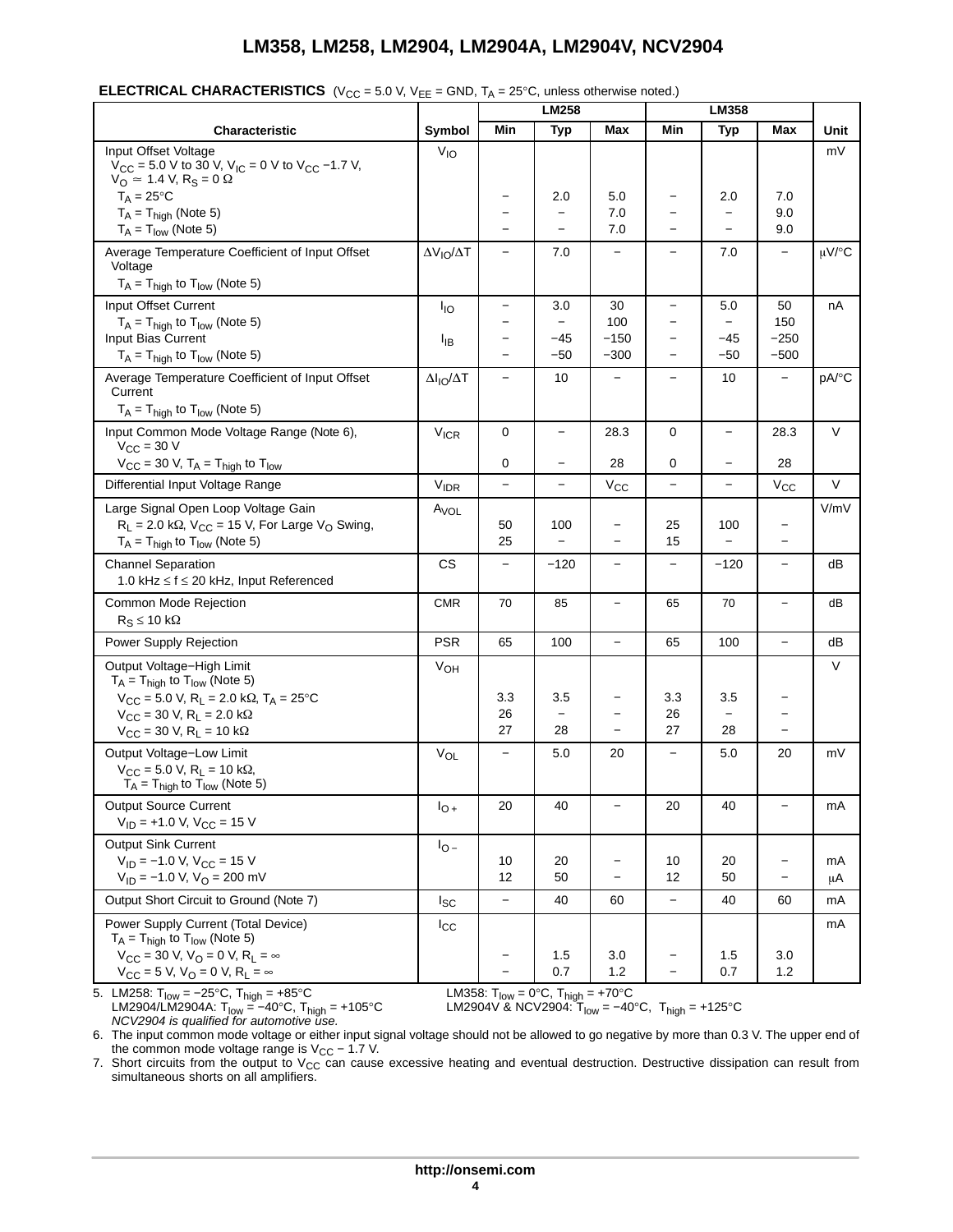|                                                                                                                                                                                                                                                                            |                          |                                | LM2904                                |                                                      | <b>LM2904A</b>                                       |                                 |                                                                    | LM2904V, NCV2904                              |                                             |                                                           |            |
|----------------------------------------------------------------------------------------------------------------------------------------------------------------------------------------------------------------------------------------------------------------------------|--------------------------|--------------------------------|---------------------------------------|------------------------------------------------------|------------------------------------------------------|---------------------------------|--------------------------------------------------------------------|-----------------------------------------------|---------------------------------------------|-----------------------------------------------------------|------------|
| <b>Characteristic</b>                                                                                                                                                                                                                                                      | Symbol                   | Min                            | <b>Typ</b>                            | Max                                                  | Min                                                  | <b>Typ</b>                      | Max                                                                | Min                                           | <b>Typ</b>                                  | <b>Max</b>                                                | Unit       |
| Input Offset Voltage<br>$V_{CC}$ = 5.0 V to 30 V, V <sub>IC</sub> = 0 V to V <sub>CC</sub> -1.7 V,<br>$V_{\Omega} \approx 1.4$ V, R <sub>S</sub> = 0 $\Omega$                                                                                                              |                          |                                |                                       |                                                      |                                                      |                                 |                                                                    |                                               |                                             |                                                           | mV         |
| $T_A = 25^{\circ}C$<br>$T_A = T_{high}$ (Note 8)                                                                                                                                                                                                                           |                          | $\overline{\phantom{0}}$       | 2.0<br>$\overline{\phantom{m}}$       | 7.0<br>10                                            | $\qquad \qquad -$<br>$\qquad \qquad$                 | 2.0<br>-                        | 7.0<br>10                                                          | $\qquad \qquad -$<br>$\overline{\phantom{0}}$ | $\qquad \qquad$<br>$\overline{\phantom{0}}$ | 7.0<br>13                                                 |            |
| $T_A = T_{low}$ (Note 8)                                                                                                                                                                                                                                                   |                          |                                |                                       | 10                                                   | $\overline{\phantom{m}}$                             | $\qquad \qquad -$               | 10                                                                 | $\qquad \qquad -$                             | $\qquad \qquad -$                           | 10                                                        |            |
| Average Temperature Coefficient of Input Offset<br>Voltage<br>$T_A = T_{high}$ to $T_{low}$ (Note 8)                                                                                                                                                                       | $\Delta V_{IO}/\Delta T$ |                                | 7.0                                   |                                                      | $\qquad \qquad -$                                    | 7.0                             | $\overline{\phantom{0}}$                                           | $\overline{\phantom{0}}$                      | 7.0                                         | $\overline{\phantom{0}}$                                  | $\mu$ V/°C |
| Input Offset Current                                                                                                                                                                                                                                                       | <b>I</b> IO              | $\qquad \qquad -$              | 5.0                                   | 50                                                   | $\overline{\phantom{m}}$                             | 5.0                             | 50                                                                 | $\qquad \qquad -$                             | 5.0                                         | 50                                                        | nA         |
| $T_A = T_{high}$ to $T_{low}$ (Note 8)<br>Input Bias Current                                                                                                                                                                                                               | ŀв                       |                                | 45<br>-45                             | 200<br>–250                                          | $\overline{\phantom{m}}$<br>$\overline{\phantom{m}}$ | 45<br>-45                       | 200<br>$-100$                                                      | $\qquad \qquad -$<br>$\qquad \qquad -$        | 45<br>$-45$                                 | 200<br>$-250$                                             |            |
| $T_A = T_{\text{high}}$ to $T_{\text{low}}$ (Note 8)                                                                                                                                                                                                                       |                          |                                | $-50$                                 | $-500$                                               | $\qquad \qquad -$                                    | $-50$                           | $-250$                                                             | $\qquad \qquad -$                             | $-50$                                       | $-500$                                                    |            |
| Average Temperature Coefficient of Input Offset<br>Current                                                                                                                                                                                                                 | $\Delta I_{IO}/\Delta T$ |                                | 10                                    | $\overline{\phantom{a}}$                             | $\qquad \qquad -$                                    | 10                              | $\overline{\phantom{0}}$                                           | $\overline{\phantom{0}}$                      | 10                                          | $\overline{\phantom{0}}$                                  | pA/°C      |
| $T_A = T_{high}$ to $T_{low}$ (Note 8)                                                                                                                                                                                                                                     |                          |                                |                                       |                                                      |                                                      |                                 |                                                                    |                                               |                                             |                                                           |            |
| Input Common Mode Voltage Range (Note 9),<br>$V_{\text{CC}}$ = 30 V                                                                                                                                                                                                        | $V_{ICR}$                | 0                              | $\overline{\phantom{m}}$              | 24.3                                                 | 0                                                    | $\overline{\phantom{0}}$        | 24.3                                                               | 0                                             | $\qquad \qquad -$                           | 24.3                                                      | $\vee$     |
| $V_{CC}$ = 30 V, $T_A$ = $T_{high}$ to $T_{low}$                                                                                                                                                                                                                           |                          | 0                              | $\overline{\phantom{m}}$              | 24                                                   | $\mathbf 0$                                          | $\qquad \qquad -$               | 24                                                                 | $\mathbf 0$                                   | $\overline{\phantom{0}}$                    | 24                                                        |            |
| Differential Input Voltage Range                                                                                                                                                                                                                                           | <b>VIDR</b>              | $\overline{\phantom{0}}$       |                                       | $V_{\rm CC}$                                         | $\qquad \qquad -$                                    | $\overline{\phantom{0}}$        | $V_{\rm CC}$                                                       | $\overline{\phantom{0}}$                      | $\qquad \qquad -$                           | $V_{\rm CC}$                                              | V          |
| Large Signal Open Loop Voltage Gain<br>$R_L$ = 2.0 k $\Omega$ , V <sub>CC</sub> = 15 V, For Large V <sub>O</sub> Swing,<br>$T_A = T_{high}$ to $T_{low}$ (Note 8)                                                                                                          | A <sub>VOL</sub>         | 25<br>15                       | 100                                   | $\overline{\phantom{a}}$                             | 25<br>15                                             | 100<br>$\overline{\phantom{0}}$ | $\qquad \qquad -$<br>$\overline{\phantom{0}}$                      | 25<br>15                                      | 100<br>$\overline{\phantom{0}}$             | $\qquad \qquad -$                                         | V/mV       |
| <b>Channel Separation</b><br>1.0 kHz ≤ f ≤ 20 kHz, Input Referenced                                                                                                                                                                                                        | <b>CS</b>                | $\qquad \qquad -$              | $-120$                                | $\overline{\phantom{0}}$                             | $\qquad \qquad -$                                    | $-120$                          | $\qquad \qquad -$                                                  | $\overline{\phantom{0}}$                      | $-120$                                      | $\qquad \qquad -$                                         | dB         |
| Common Mode Rejection<br>$R_S \le 10 k\Omega$                                                                                                                                                                                                                              | <b>CMR</b>               | 50                             | 70                                    | $\overline{\phantom{0}}$                             | 50                                                   | 70                              | $\overline{\phantom{0}}$                                           | 50                                            | 70                                          | $\qquad \qquad -$                                         | dB         |
| Power Supply Rejection                                                                                                                                                                                                                                                     | <b>PSR</b>               | 50                             | 100                                   |                                                      | 50                                                   | 100                             | $\overline{\phantom{0}}$                                           | 50                                            | 100                                         | $\overline{\phantom{0}}$                                  | dB         |
| Output Voltage-High Limit<br>$T_A = T_{high}$ to $T_{low}$ (Note 8)<br>$V_{CC}$ = 5.0 V, R <sub>L</sub> = 2.0 k $\Omega$ , T <sub>A</sub> = 25 °C<br>$V_{CC}$ = 30 V, R <sub>L</sub> = 2.0 k $\Omega$<br>$V_{\text{CC}} = 30 \text{ V}, R_{\text{L}} = 10 \text{ k}\Omega$ | $V_{OH}$                 | 3.3<br>22<br>23                | 3.5<br>$\overline{\phantom{0}}$<br>24 | $\overline{\phantom{m}}$<br>$\overline{\phantom{0}}$ | 3.3<br>22<br>23                                      | 3.5<br>$\qquad \qquad -$<br>24  | $\qquad \qquad -$<br>$\overline{\phantom{0}}$<br>$\qquad \qquad -$ | 3.3<br>22<br>23                               | 3.5<br>$\qquad \qquad -$<br>24              | -<br>$\overline{\phantom{0}}$<br>$\overline{\phantom{0}}$ | V          |
| Output Voltage-Low Limit<br>$V_{CC}$ = 5.0 V, R <sub>L</sub> = 10 k $\Omega$ ,<br>$T_A = T_{high}$ to $T_{low}$ (Note 8)                                                                                                                                                   | $V_{OL}$                 |                                | 5.0                                   | 20                                                   | $\qquad \qquad -$                                    | 5.0                             | 20                                                                 | $\overline{\phantom{0}}$                      | 5.0                                         | 20                                                        | mV         |
| <b>Output Source Current</b><br>$V_{ID}$ = +1.0 V, V <sub>CC</sub> = 15 V                                                                                                                                                                                                  | $I_{O+}$                 | 20                             | 40                                    |                                                      | 20                                                   | 40                              | $\equiv$                                                           | 20                                            | 40                                          | $\overline{\phantom{0}}$                                  | mA         |
| <b>Output Sink Current</b><br>$V_{ID}$ = -1.0 V, V <sub>CC</sub> = 15 V<br>$V_{ID} = -1.0 V, VO = 200 mV$                                                                                                                                                                  | $I_{\odot}$              | 10<br>$\overline{\phantom{0}}$ | 20                                    | $\qquad \qquad -$                                    | 10<br>$\qquad \qquad -$                              | 20                              | $\qquad \qquad -$<br>$\overline{\phantom{0}}$                      | 10<br>$\qquad \qquad -$                       | 20<br>$\overline{\phantom{0}}$              | $\qquad \qquad -$<br>$\overline{\phantom{0}}$             | mA<br>μA   |
| Output Short Circuit to Ground (Note 10)                                                                                                                                                                                                                                   | <sub>sc</sub>            | $\overline{\phantom{0}}$       | 40                                    | 60                                                   | $\overline{\phantom{m}}$                             | 40                              | 60                                                                 | $\overline{\phantom{0}}$                      | 40                                          | 60                                                        | mA         |
| Power Supply Current (Total Device)<br>$T_A = T_{high}$ to $T_{low}$ (Note 8)<br>$V_{\rm CC}$ = 30 V, V <sub>O</sub> = 0 V, R <sub>1</sub> = $\infty$<br>$V_{CC}$ = 5 V, $V_{O}$ = 0 V, R <sub>L</sub> = $\infty$                                                          | $I_{\rm CC}$             |                                | 1.5<br>0.7                            | 3.0<br>1.2                                           | $\qquad \qquad -$                                    | 1.5<br>0.7                      | 3.0<br>$1.2$                                                       | $\qquad \qquad -$                             | 1.5<br>0.7                                  | 3.0<br>1.2                                                | mA         |

8. LM258: Tlow = −25°C, Thigh = +85°C LM358: Tlow = 0°C, Thigh = +70°C *NCV2904 is qualified for automotive use.*

LM358: T<sub>low</sub> = 0°C, T<sub>high</sub> = +70°C<br>LM2904V & NCV2904: T<sub>low</sub> = −40°C, T<sub>high</sub> = +125°C

9. The input common mode voltage or either input signal voltage should not be allowed to go negative by more than 0.3 V. The upper end of the common mode voltage range is V<sub>CC</sub> – 1.7 V.

10. Short circuits from the output to V<sub>CC</sub> can cause excessive heating and eventual destruction. Destructive dissipation can result from simultaneous shorts on all amplifiers.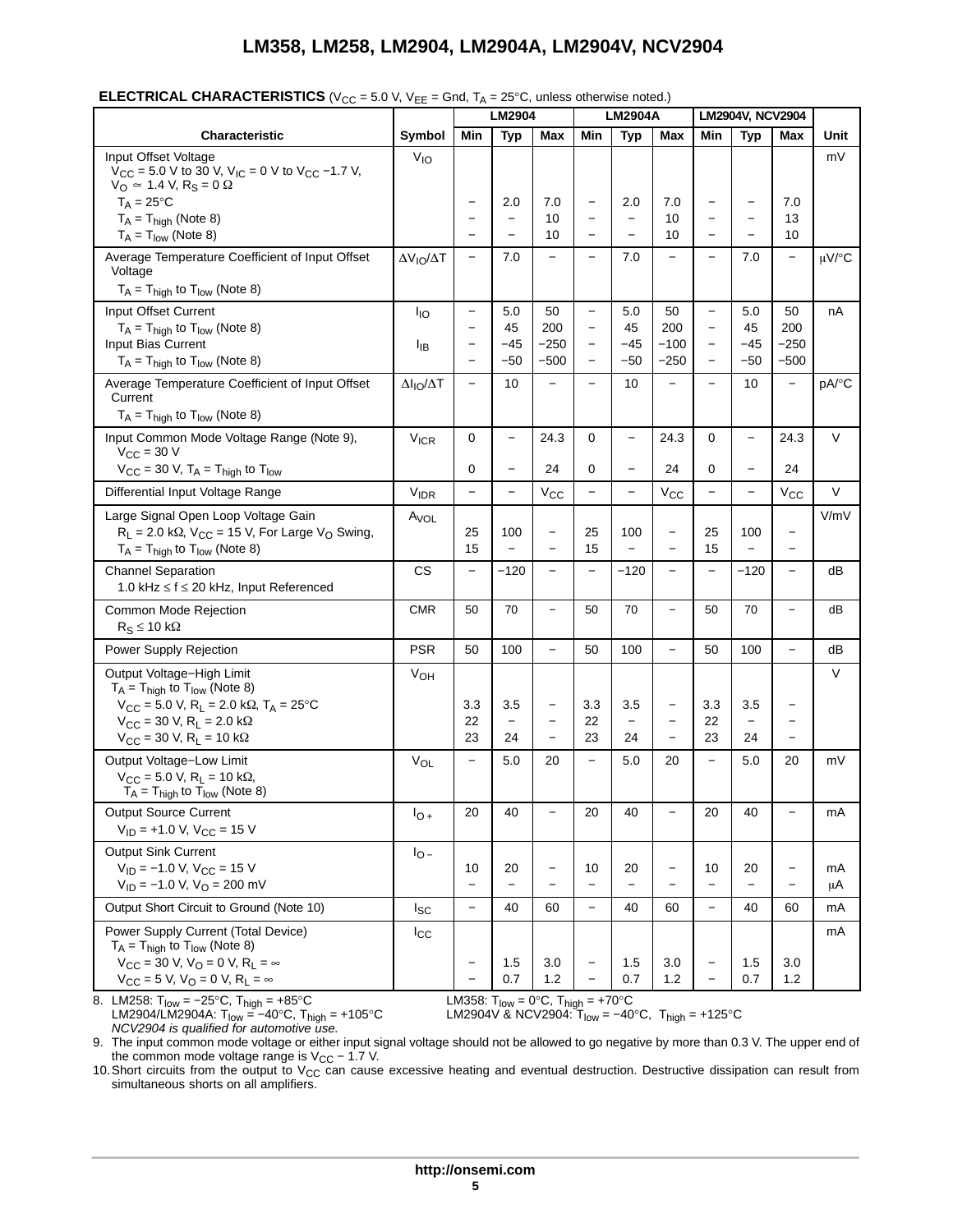#### **CIRCUIT DESCRIPTION**

The LM358 series is made using two internally compensated, two−stage operational amplifiers. The first stage of each consists of differential input devices Q20 and Q18 with input buffer transistors Q21 and Q17 and the differential to single ended converter Q3 and Q4. The first stage performs not only the first stage gain function but also performs the level shifting and transconductance reduction functions. By reducing the transconductance, a smaller compensation capacitor (only 5.0 pF) can be employed, thus saving chip area. The transconductance reduction is accomplished by splitting the collectors of Q20 and Q18. Another feature of this input stage is that the input common mode range can include the negative supply or ground, in single supply operation, without saturating either the input devices or the differential to single−ended converter. The second stage consists of a standard current source load amplifier stage.

Each amplifier is biased from an internal−voltage regulator which has a low temperature coefficient thus giving each amplifier good temperature characteristics as well as excellent power supply rejection.



**Figure 3. Large Signal Voltage Follower Response**

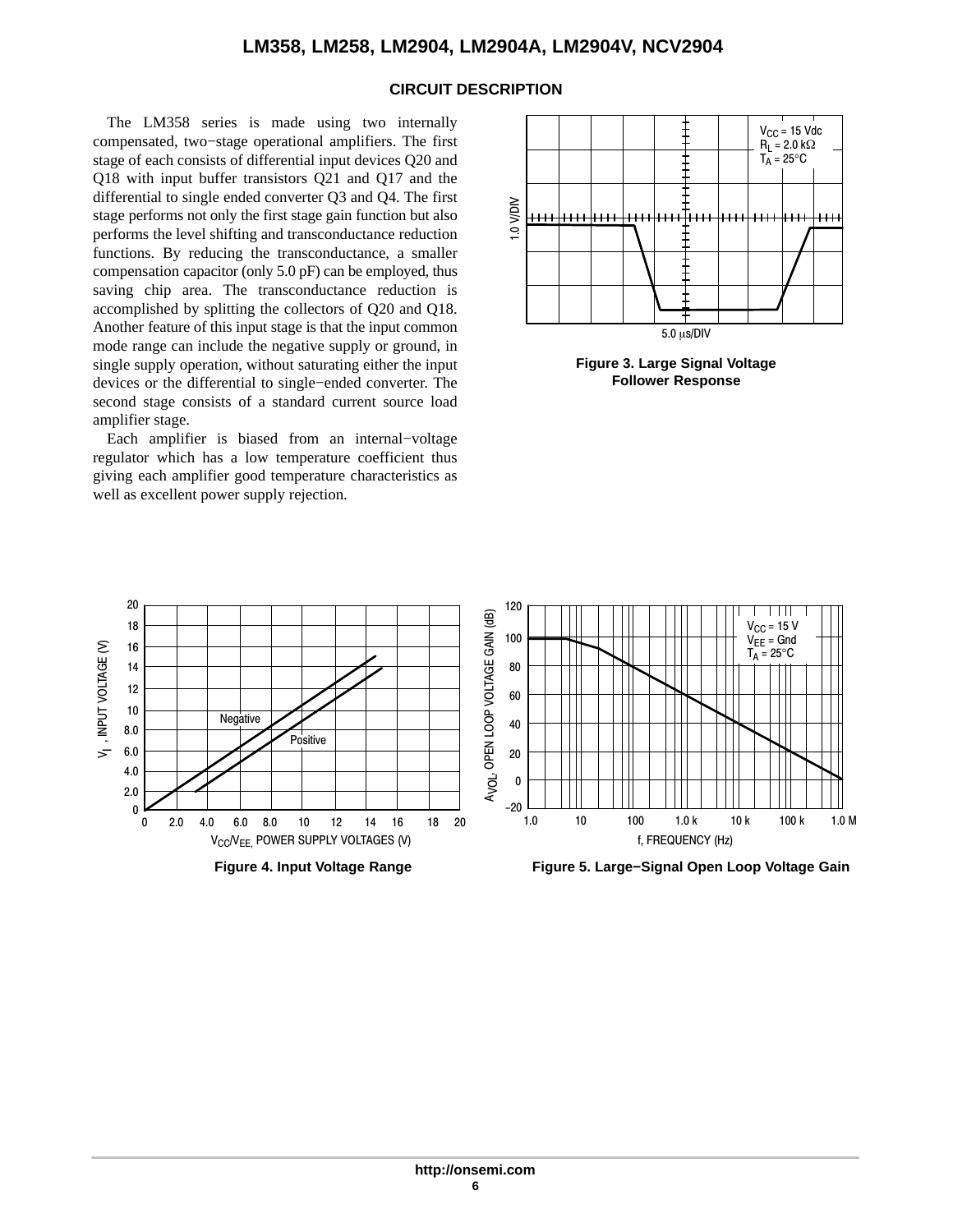**LM358, LM258, LM2904, LM2904A, LM2904V, NCV2904**



**Figure 6. Large−Signal Frequency Response Figure 7. Small Signal Voltage Follower**

**Pulse Response (Noninverting)**



**Power Supply Voltage**

**Supply Voltage**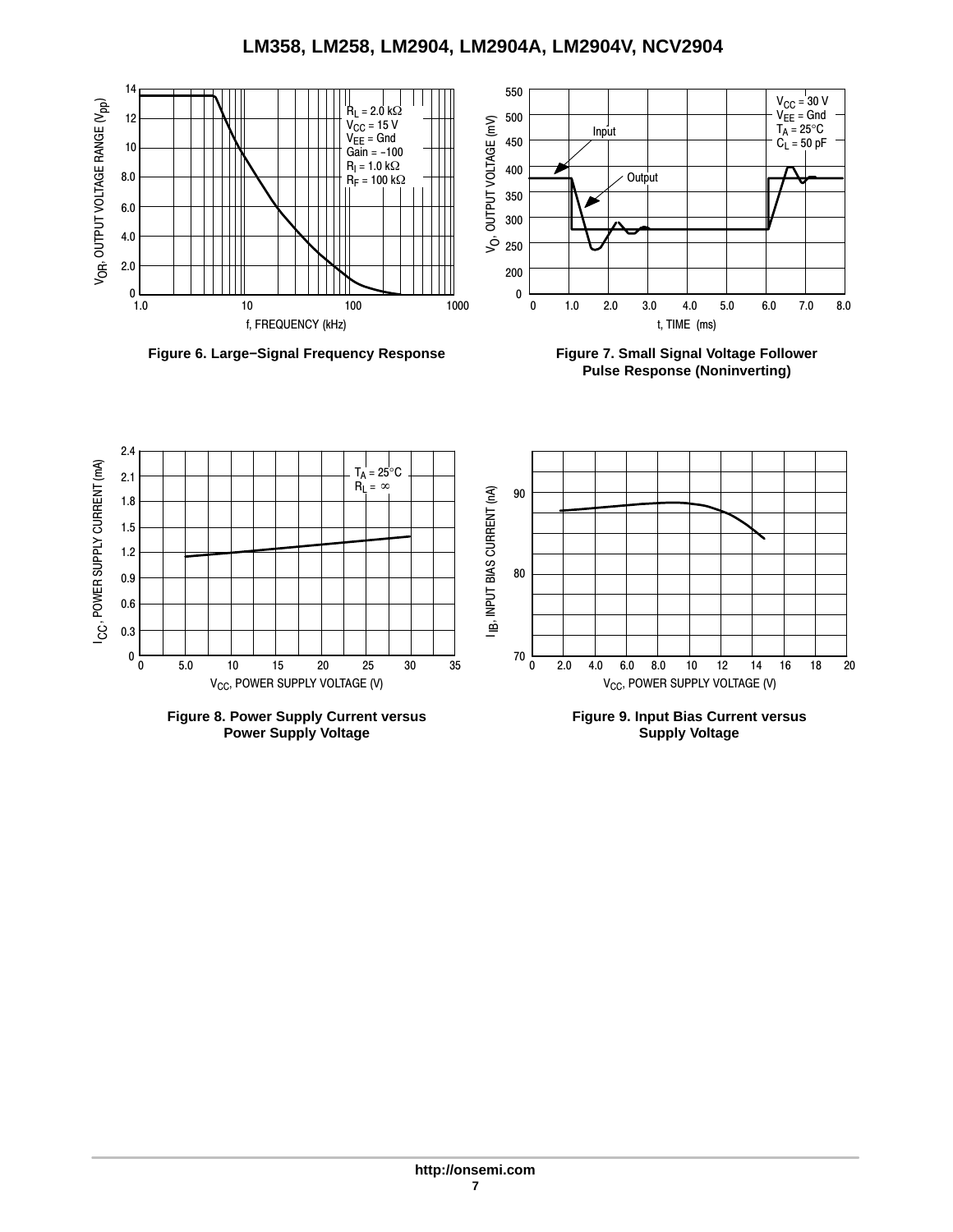



**Figure 10. Voltage Reference Figure 11. Wien Bridge Oscillator**



Figure 12. High Impedance Differential Amplifier Figure 13. Comparator with Hysteresis







**Figure 14. Bi−Quad Filter**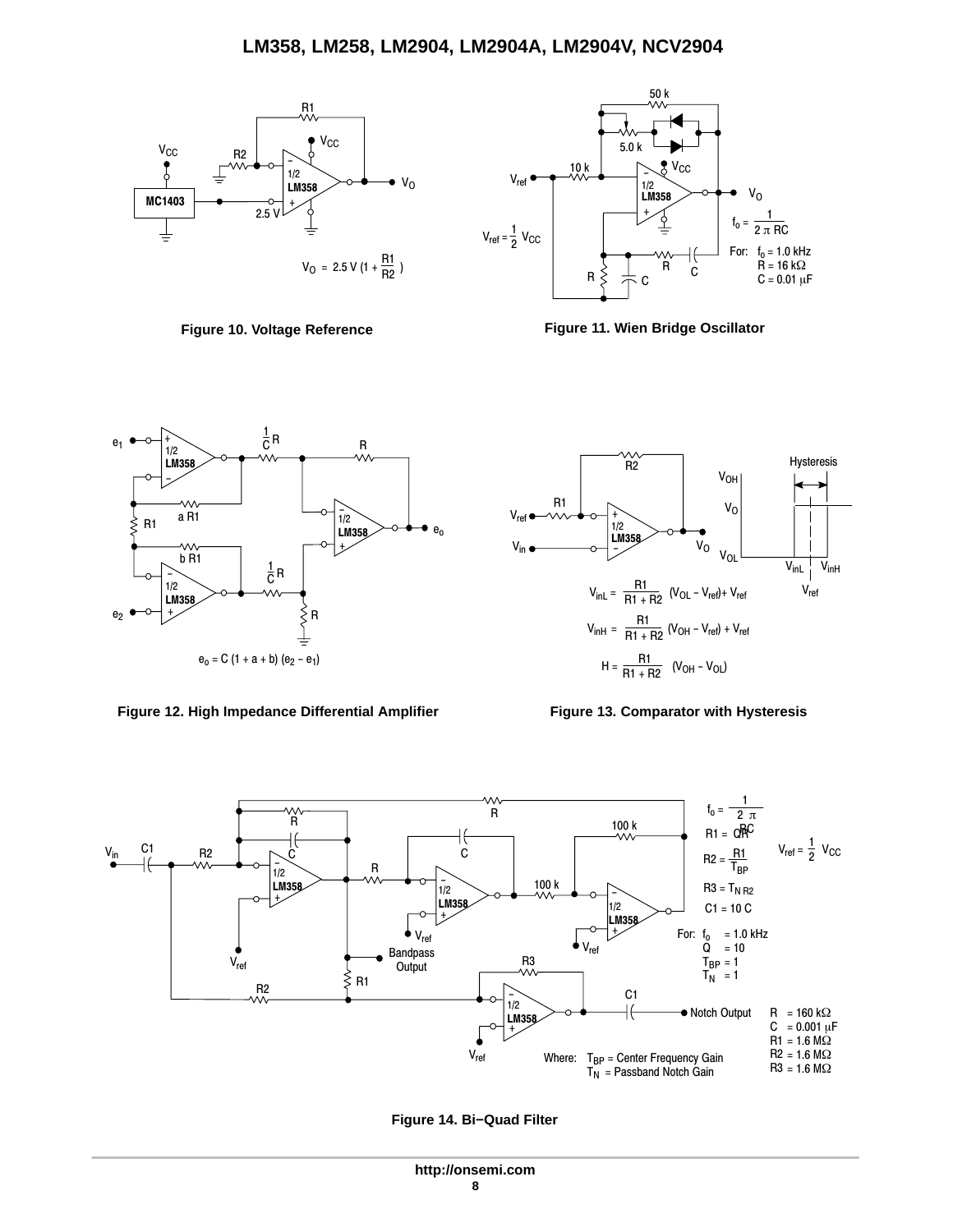

Given:  $f_0 =$  center frequency  $A(f_0)$  = gain at center frequency

Choose value  $f_0$ , C

Then: R3 = 
$$
\frac{Q}{\pi f_0 C}
$$
  
R1 =  $\frac{R3}{2 A(f_0)}$   
R2 =  $\frac{R1 R3}{4Q^2 R1 - R3}$ 

For less than 10% error from operational amplifier.  $\frac{Q_0 f_0}{BW} < 0.1$ 

Where  $f_0$  and BW are expressed in Hz.

If source impedance varies, filter may be preceded with voltage follower buffer to stabilize filter parameters.

**Figure 15. Function Generator Figure 16. Multiple Feedback Bandpass Filter**

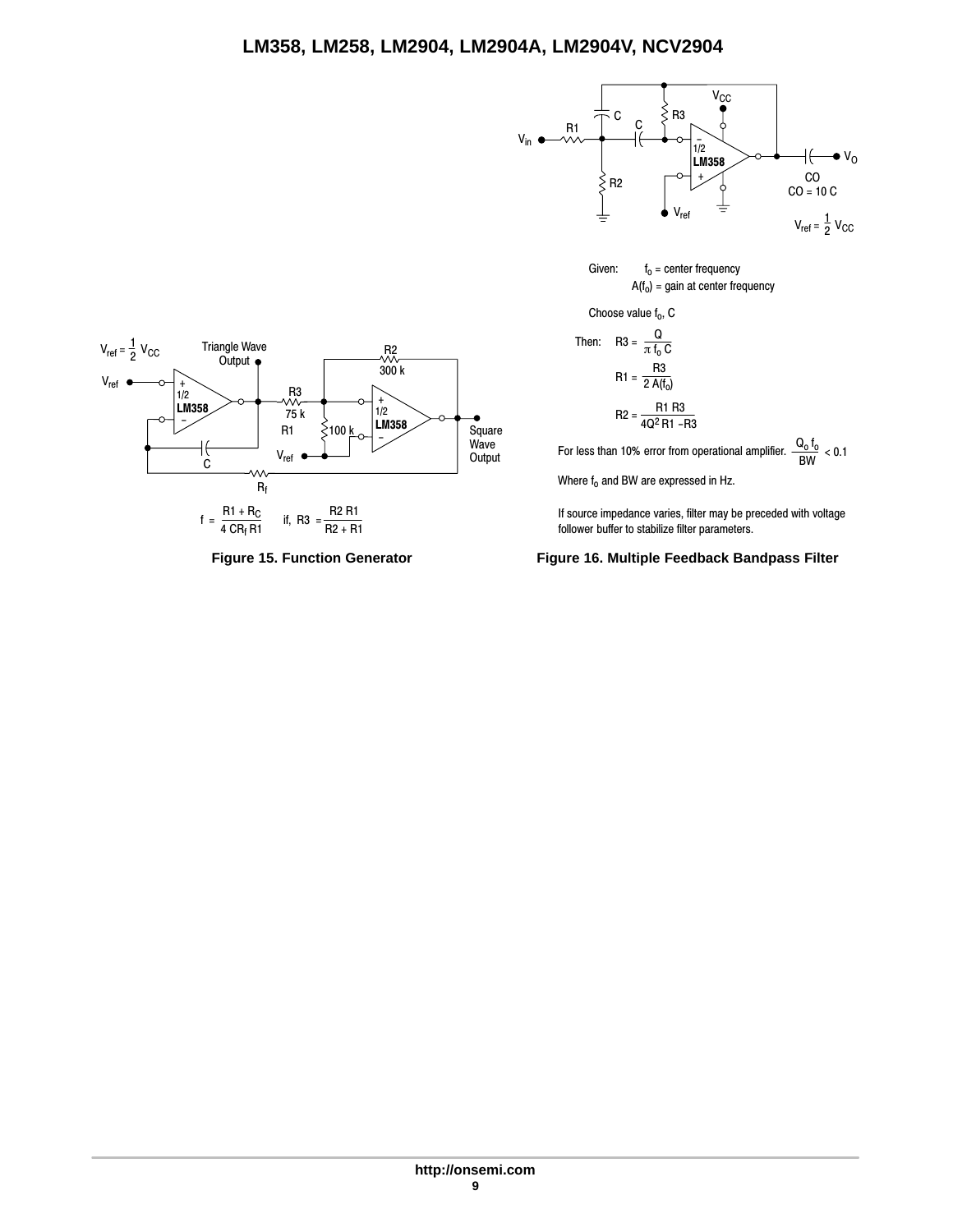#### <span id="page-9-0"></span>**ORDERING INFORMATION**

| <b>Device</b>    | <b>Operating Temperature Range</b>   | Package                         | Shipping <sup><math>\dagger</math></sup> |
|------------------|--------------------------------------|---------------------------------|------------------------------------------|
| <b>LM358D</b>    |                                      | SOIC-8                          | 98 Units/Rail                            |
| LM358DG          |                                      | SOIC-8<br>(Pb-Free)             | 98 Units/Rail                            |
| LM358DR2         |                                      | SOIC-8                          | 2500 Tape & Reel                         |
| LM358DR2G        |                                      | SOIC-8<br>(Pb-Free)             | 2500 Tape & Reel                         |
| LM358DMR2        | $0^{\circ}$ C to +70 $^{\circ}$ C    | Micro <sub>8</sub>              | 4000 Tape & Reel                         |
| LM358DMR2G       |                                      | Micro <sub>8</sub><br>(Pb-Free) | 4000 Tape & Reel                         |
| <b>LM358N</b>    |                                      | PDIP-8                          | 50 Units/Rail                            |
| <b>LM358NG</b>   |                                      | PDIP-8<br>(Pb-Free)             | 50 Units/Rail                            |
| <b>LM258D</b>    |                                      | SOIC-8                          | 98 Units/Rail                            |
| <b>LM258DG</b>   |                                      | $SOIC-8$<br>(Pb-Free)           | 98 Units/Rail                            |
| <b>LM258DR2</b>  |                                      | SOIC-8                          | 2500 Tape & Reel                         |
| <b>LM258DR2G</b> |                                      | SOIC-8<br>(Pb-Free)             | 2500 Tape & Reel                         |
| LM258DMR2        | $-25^{\circ}$ C to $+85^{\circ}$ C   | Micro <sub>8</sub>              | 4000 Tape & Reel                         |
| LM258DMR2G       |                                      | Micro8<br>(Pb-Free)             | 4000 Tape & Reel                         |
| <b>LM258N</b>    |                                      | PDIP-8                          | 50 Units/Rail                            |
| <b>LM258NG</b>   |                                      | PDIP-8<br>(Pb-Free)             | 50 Units/Rail                            |
| LM2904D          |                                      | SOIC-8                          | 98 Units/Rail                            |
| LM2904DG         |                                      | SOIC-8<br>(Pb-Free)             | 98 Units/Rail                            |
| LM2904DR2        |                                      | SOIC-8                          | 2500 Tape & Reel                         |
| LM2904DR2G       |                                      | SOIC-8<br>(Pb-Free)             | 2500 Tape & Reel                         |
| LM2904DMR2       |                                      | Micro <sub>8</sub>              | 2500 Tape & Reel                         |
| LM2904DMR2G      |                                      | Micro <sub>8</sub><br>(Pb-Free) | 2500 Tape & Reel                         |
| LM2904N          | $-40^{\circ}$ C to +105 $^{\circ}$ C | PDIP-8                          | 50 Units/Rail                            |
| <b>LM2904NG</b>  |                                      | PDIP-8<br>(Pb-Free)             | 50 Units/Rail                            |
| LM2904ADMR2      |                                      | Micro <sub>8</sub>              | 4000 Tape & Reel                         |
| LM2904ADMR2G     |                                      | Micro <sub>8</sub><br>(Pb-Free) | 4000 Tape & Reel                         |
| <b>LM2904AN</b>  |                                      | PDIP-8                          | 50 Units/Rail                            |
| LM2904ANG        |                                      | PDIP-8<br>(Pb-Free)             | 50 Units/Rail                            |

†For information on tape and reel specifications, including part orientation and tape sizes, please refer to our Tape and Reel Packaging Specifications Brochure, BRD8011/D.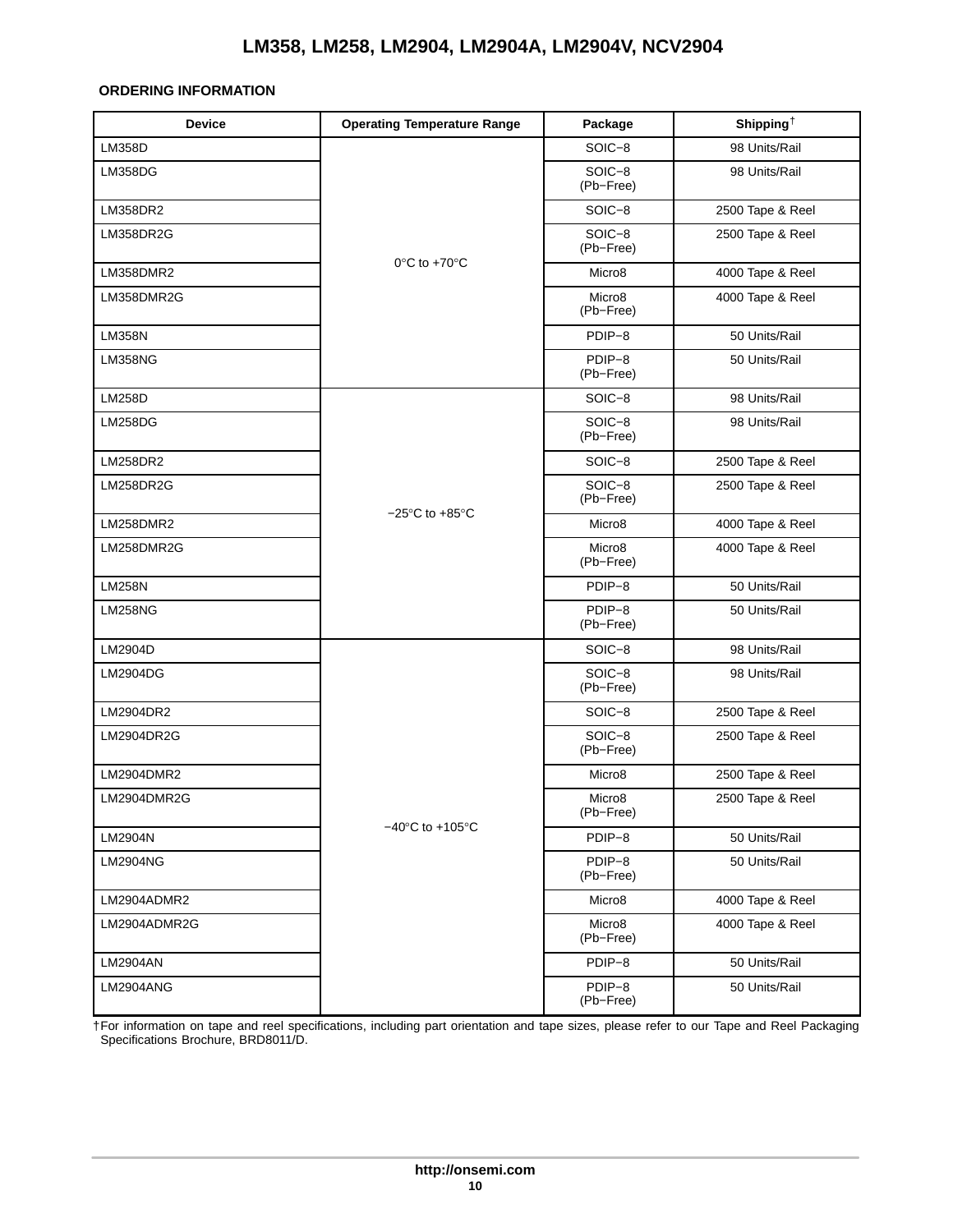#### <span id="page-10-0"></span>**ORDERING INFORMATION**

| <b>Device</b> | <b>Operating Temperature Range</b>  | Package                         | Shipping <sup><math>\dagger</math></sup> |
|---------------|-------------------------------------|---------------------------------|------------------------------------------|
| LM2904VD      |                                     | SOIC-8                          | 98 Units/Rail                            |
| LM2904VDG     |                                     | SOIC-8<br>(Pb-Free)             | 98 Units/Rail                            |
| LM2904VDR2    |                                     | SOIC-8                          | 2500 Tape & Reel                         |
| LM2904VDR2G   |                                     | SOIC-8<br>(Pb-Free)             | 2500 Tape & Reel                         |
| LM2904VDMR2   |                                     | Micro <sub>8</sub>              | 4000 Tape & Reel                         |
| LM2904VDMR2G  |                                     | Micro <sub>8</sub><br>(Pb-Free) | 4000 Tape & Reel                         |
| LM2904VN      | $-40^{\circ}$ C to $+125^{\circ}$ C | PDIP-8                          | 50 Units/Rail                            |
| LM2904VNG     |                                     | PDIP-8<br>(Pb-Free)             | 50 Units/Rail                            |
| NCV2904DR2*   |                                     | SOIC-8                          | 2500 Tape & Reel                         |
| NCV2904DR2G*  |                                     | SOIC-8<br>(Pb-Free)             | 2500 Tape & Reel                         |
| NCV2904DMR2*  |                                     | Micro <sub>8</sub>              | 4000 Tape & Reel                         |
| NCV2904DMR2G* |                                     | Micro <sub>8</sub><br>(Pb-Free) | 4000 Tape & Reel                         |

†For information on tape and reel specifications, including part orientation and tape sizes, please refer to our Tape and Reel Packaging Specifications Brochure, BRD8011/D.

\*NCV2904 is qualified for automotive use.

WW,  $W = Work Week$ <br>G = Pb-Free Pa

-

= Pb-Free Package

= Pb−Free Package − (Note: Microdot may be in either location)



#### **MARKING DIAGRAMS**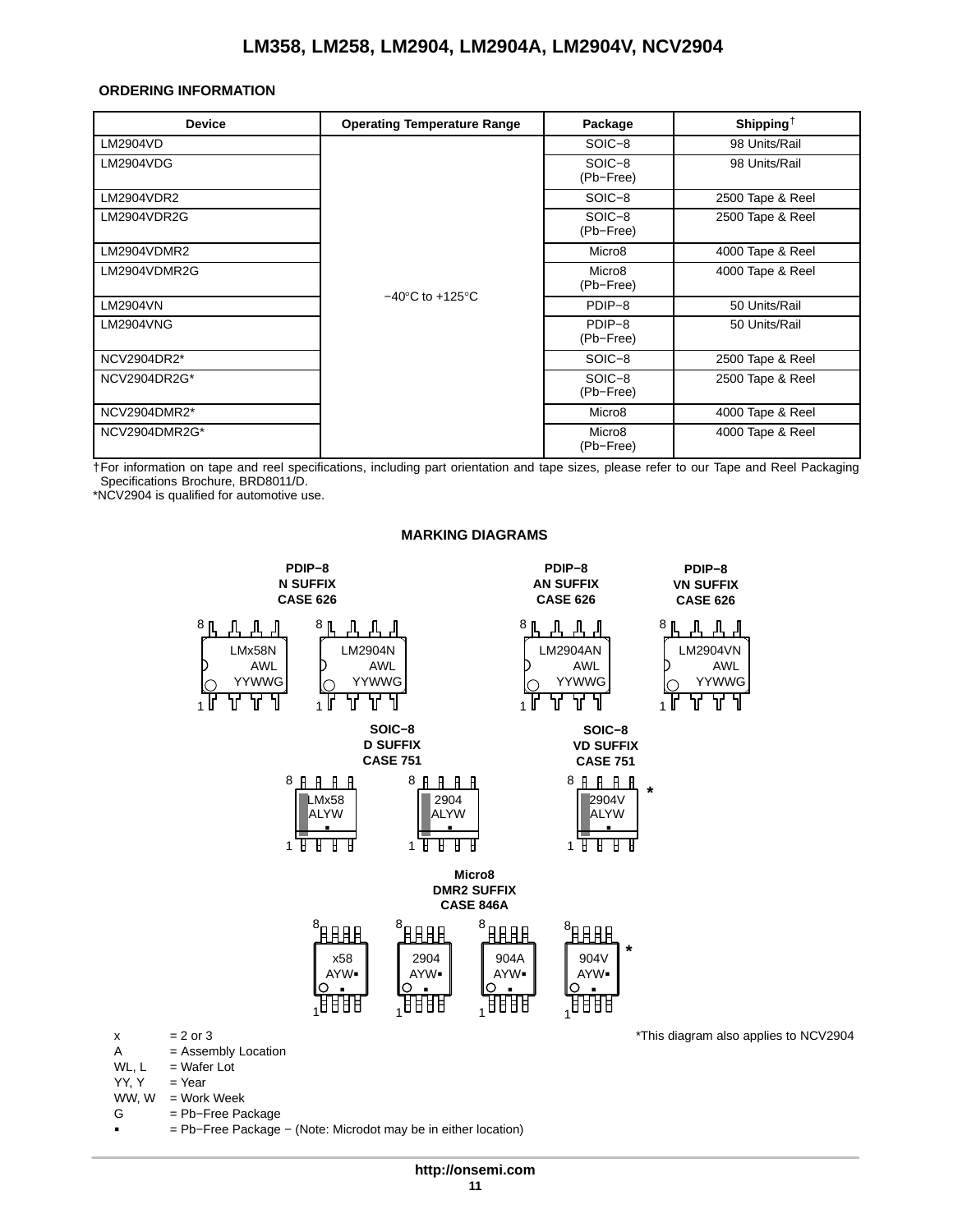### **PACKAGE DIMENSIONS**

**PDIP−8 N, AN, VN SUFFIX** CASE 626−05 ISSUE L





NOTES:<br>
1. DIMENSION L TO CENTER OF LEAD WHEN<br>
FORMED PARALLEL.<br>
2. PACKAGE CONTOUR OPTIONAL (ROUND OR<br>
SQUARE CORNERS).<br>
3. DIMENSIONING AND TOLERANCING PER ANSI<br>
Y14.5M, 1982.

|     |          | MILLIMETERS  |           | <b>INCHES</b> |
|-----|----------|--------------|-----------|---------------|
| DIM | MIN      | MAX          | MIN       | MAX           |
| A   | 9.40     | 10.16        | 0.370     | 0.400         |
| B   | 6.10     | 6.60         | 0.240     | 0.260         |
| C   | 3.94     | 4.45         | 0.155     | 0.175         |
| D   | 0.38     | 0.51         | 0.015     | 0.020         |
| F   | 1.02     | 1.78         | 0.040     | 0.070         |
| G   | 2.54 BSC |              | 0.100 BSC |               |
| н   | 0.76     | 1.27         | 0.030     | 0.050         |
| J   | 0.20     | 0.30         | 0.008     | 0.012         |
| Κ   | 2.92     | 3.43         | 0.115     | 0.135         |
| L   | 7.62 BSC |              | 0.300 BSC |               |
| M   |          | $10^{\circ}$ |           | $10^{\circ}$  |
| N   | 0.76     | 1.01         | 0.030     | 0.040         |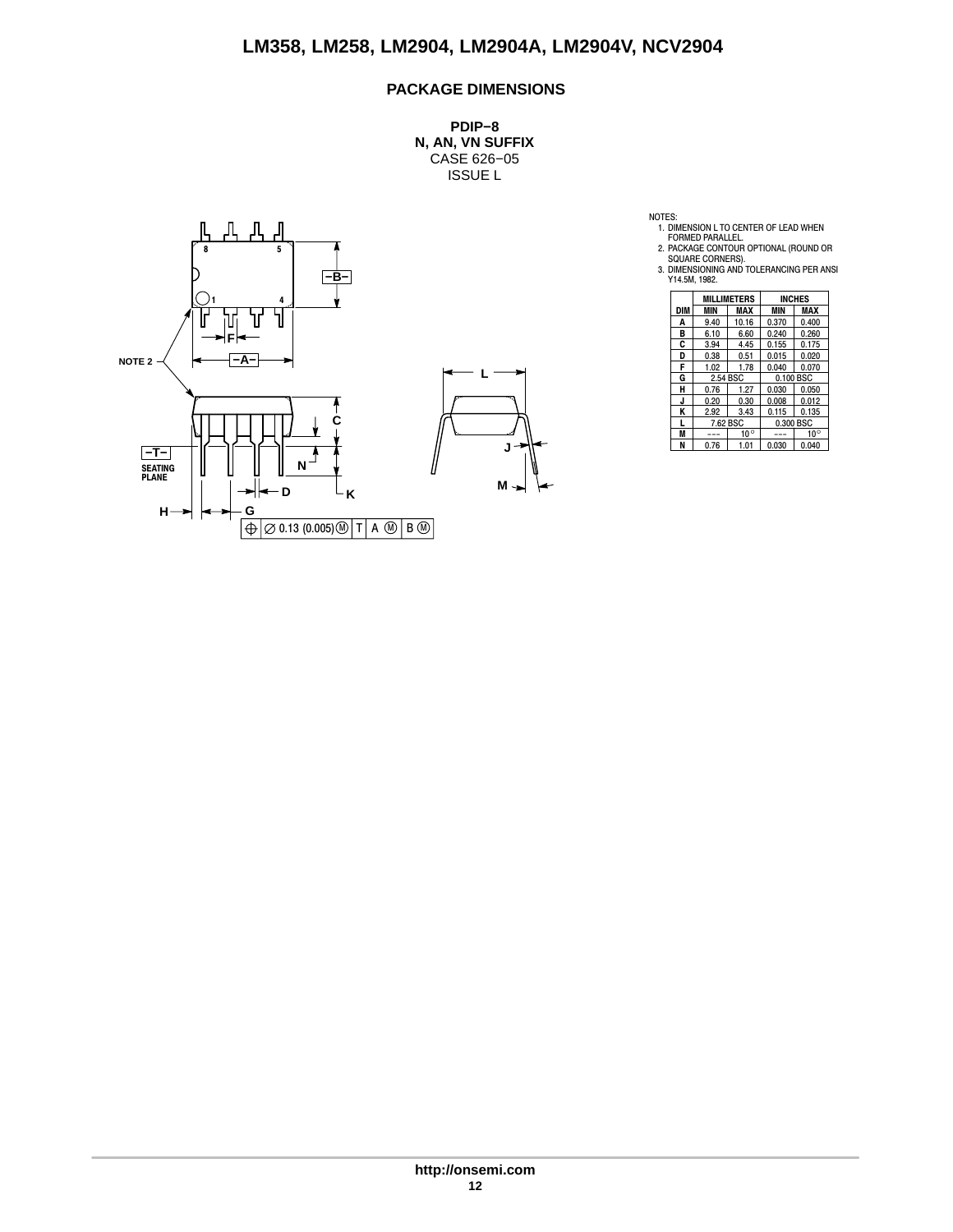#### **PACKAGE DIMENSIONS**



- NOTES: 1. DIMENSIONING AND TOLERANCING PER
- ANSI Y14.5M, 1982. 2. CONTROLLING DIMENSION: MILLIMETER.
- 3. DIMENSION A AND B DO NOT INCLUDE MOLD PROTRUSION.
- 4. MAXIMUM MOLD PROTRUSION 0.15 (0.006) PER SIDE.
- 5. DIMENSION D DOES NOT INCLUDE DAMBAR<br>PROTRUSION. ALLOWABLE DAMBAR<br>PROTRUSION SHALL BE 0.127 (0.005) TOTAL<br>IN EXCESS OF THE D DIMENSION AT<br>MAXIMUM MATERIAL CONDITION.
- 6. 751−01 THRU 751−06 ARE OBSOLETE. NEW STANDARD IS 751−07.

|     |              | <b>MILLIMETERS</b> |              | <b>INCHES</b> |
|-----|--------------|--------------------|--------------|---------------|
| DIM | <b>MIN</b>   | <b>MAX</b>         | <b>MIN</b>   | <b>MAX</b>    |
| А   | 4.80         | 5.00               | 0.189        | 0.197         |
| в   | 3.80         | 4.00               | 0.150        | 0.157         |
| C   | 1.35         | 1.75               | 0.053        | 0.069         |
| D   | 0.33         | 0.51               | 0.013        | 0.020         |
| G   |              | 1.27 BSC           | 0.050 BSC    |               |
| н   | 0.10         | 0.25               | 0.004        | 0.010         |
| J   | 0.19         | 0.25               | 0.007        | 0.010         |
| κ   | 0.40         | 1.27               | 0.016        | 0.050         |
| М   | $\circ$<br>n | $\circ$<br>8       | $\circ$<br>n | $\circ$<br>R  |
| N   | 0.25         | 0.50               | 0.010        | 0.020         |
| s   | 5.80         | 6.20               | 0.228        | 0.244         |

**SOLDERING FOOTPRINT\***



\*For additional information on our Pb−Free strategy and soldering details, please download the ON Semiconductor Soldering and Mounting Techniques Reference Manual, SOLDERRM/D.